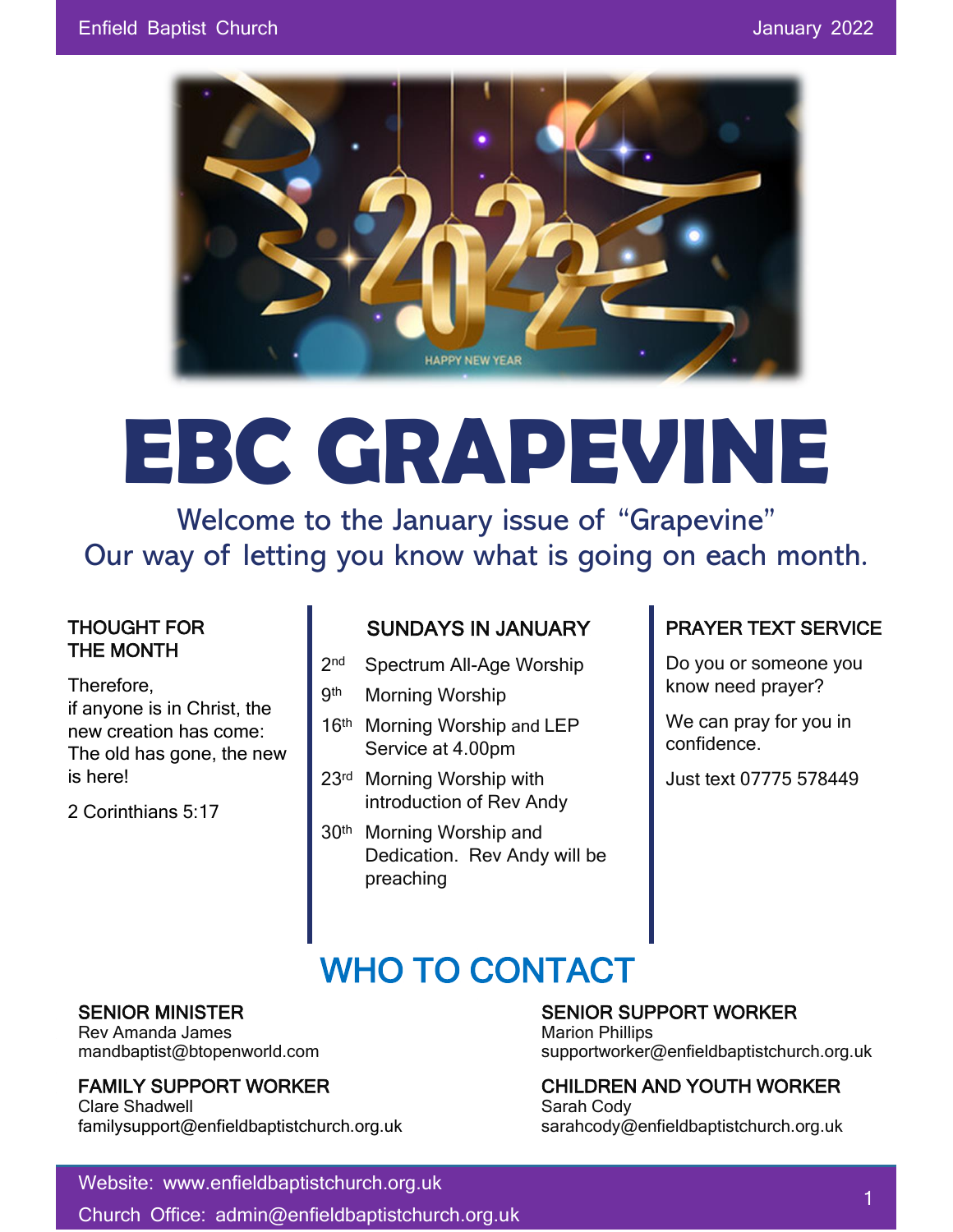## Passing the Baton

At the November church meeting I mentioned that I and some of the deacons had been in contact with a possible future minister who lives in America and is planning a return to his homeland. I am pleased to say that arrangements are now in place for Rev Andy to visit at the end of January. He will be meeting all the deacons informally and will have a formal interview with them.

Please make a note of the following important dates:

Sunday 23<sup>rd</sup> January - I will introduce Andy in the morning service. You are all invited later to a "Meet and greet tea/coffee and cake" that afternoon from 4.00 to 5.30pm.

Sunday  $30<sup>th</sup>$  January - Rev Andy will be preaching.

Please commit all these plans to prayer. Mandy



LEP SERVICE Sunday 16<sup>th</sup> January at 4pm

We are hosting the LEP Service for the week of prayer for Christian unity. The service has been prepared by the Middle East Council of Churches. Would be great to see you there!

CHURCH MEETING Monday 31 January at 8pm

The decision will be made nearer the time about whether it is in person or on Zoom. If you would like a copy of the previous meetings that have been on Zoom, then please email Clare, admin@enfieldbaptistchurch.org.uk and they will be emailed to you.

### THANK YOU!

A massive thank you to all who contributed to the Christmas services. I am so glad we didn't cancel any and that was thanks to all of you who supported in any way.

Mandy

Website: www.enfieldbaptistchurch.org.uk Church Office: admin@enfieldbaptistchurch.org.uk